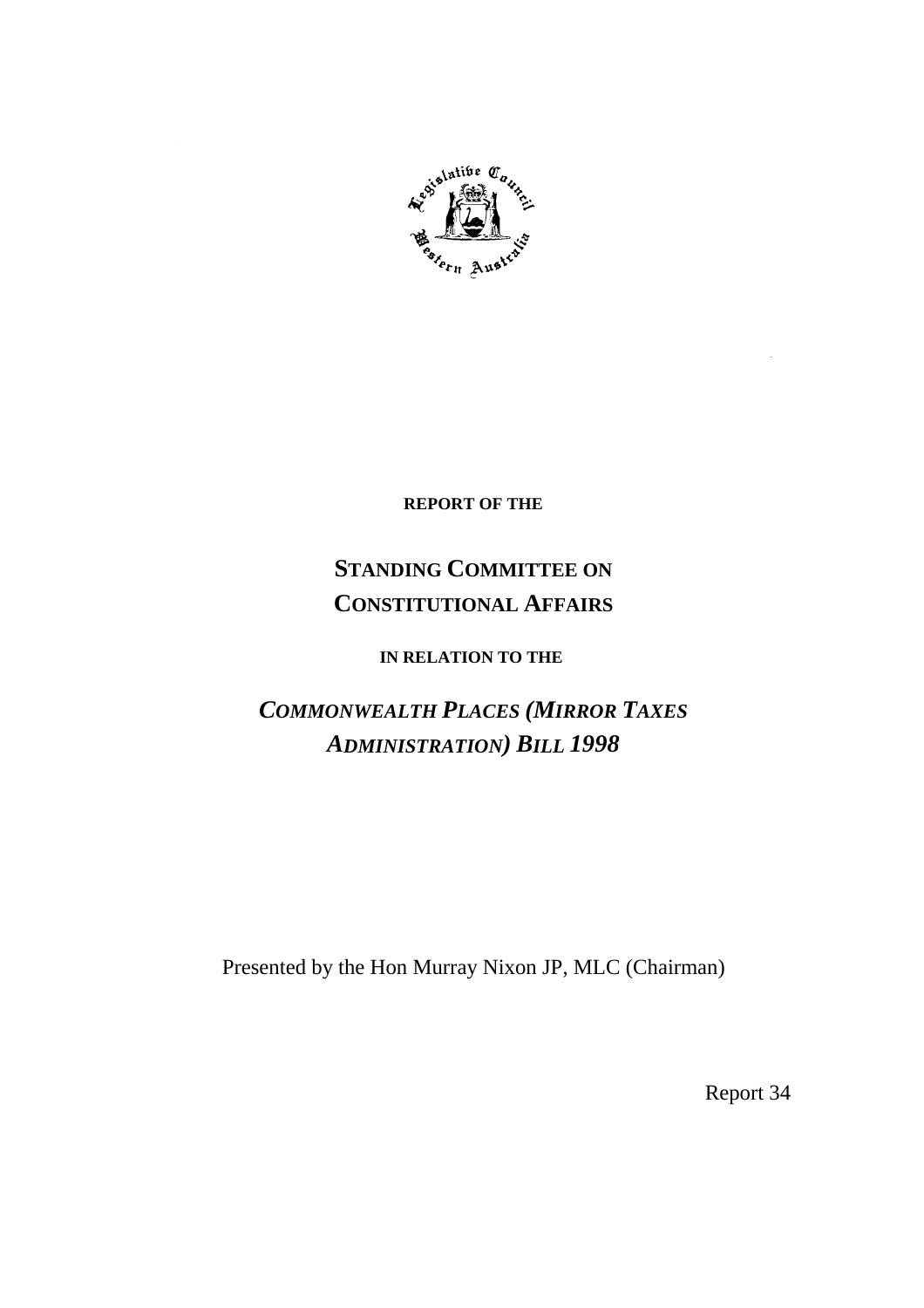#### **STANDING COMMITTEE ON CONSTITUTIONAL AFFAIRS**

#### **Date first appointed:**

21 December 1989

#### **Terms of Reference:**

- 1. The functions of the committee are to inquire into and report on:
	- (a) the constitutional law, customs and usages of Western Australia;
	- (b) the constitutional or legal relationships between Western Australia and the Commonwealth, the States and Territories,

and any related matter or issue;

- (c) a bill to which SO 230 (c) applies but subject to SO 230 (d);
- (d) any petition.
- 2. A petition stands referred after presentation. The committee may refer a petition to another standing committee where the subject matter of the petition is within the terms of reference of that standing committee. A standing committee to which a petition is referred shall report to the House as it thinks fit.

#### **Members as at the date of this report:**

Hon Murray Nixon JP, MLC (Chairman) Hon Ray Halligan MLC Hon Tom Helm MLC

#### **Staff as at the date of this report:**

Ms Felicity Beattie, Advisory/Research Officer Mr David Driscoll, Committee Clerk

#### **Address:**

Parliament House, Perth WA 6000, Telephone (08) 9222 7222

#### **ISBN 0 7309 8928 3**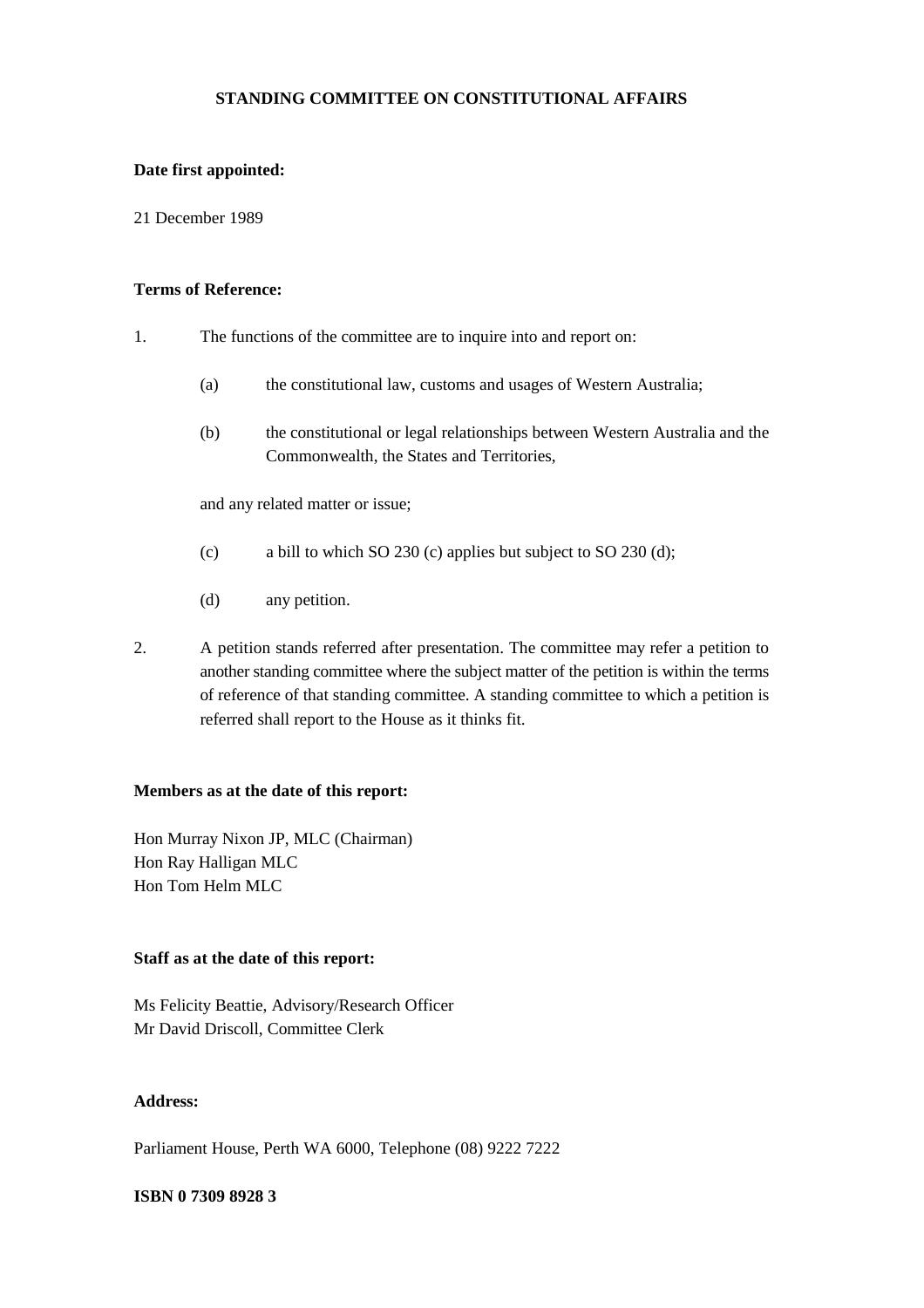## Table of Contents

| 1. |                                                    |  |
|----|----------------------------------------------------|--|
| 2. |                                                    |  |
| 3. |                                                    |  |
| 4. |                                                    |  |
| 5. |                                                    |  |
| 6. | Selected clauses of the <i>Commonwealth Places</i> |  |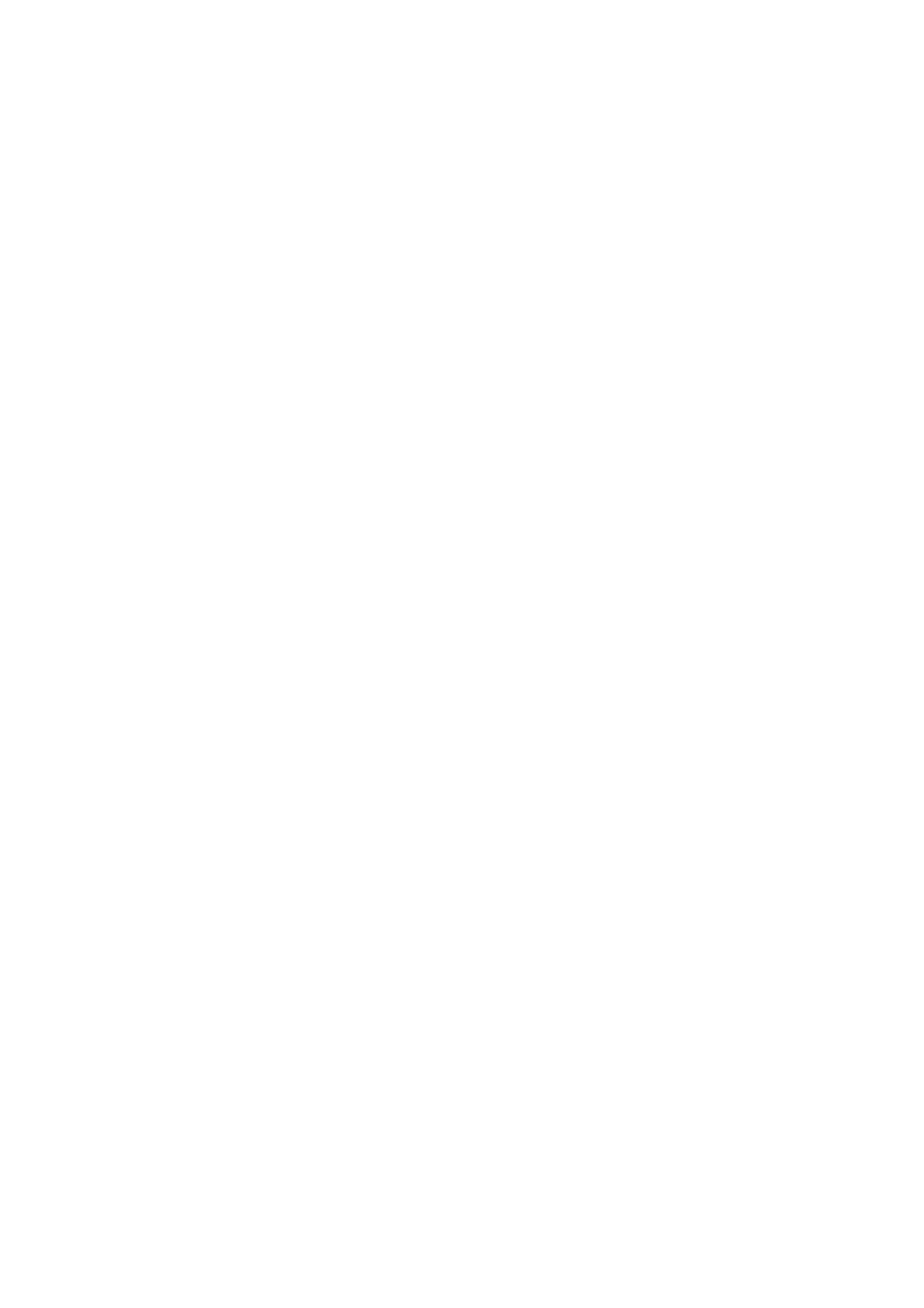### Report of the Legislative Council Constitutional Affairs Committee

in relation to the

#### *COMMONWEALTH PLACES (MIRROR TAXES ADMINISTRATION) BILL 1998*

#### **1. Executive Summary**

- 1.1 The *Commonwealth Places (Mirror Taxes Administration) Bill 1998* ("the Bill") was referred to the Constitutional Affairs Committee ("the Committee") by the Legislative Council under Standing Order 230 (d).
- 1.2 The purpose of the Bill is to implement essential elements of safety net arrangements agreed between Western Australia and the Commonwealth to ensure the continuation of appropriate taxation arrangements in respect of Commonwealth places in Western Australia.
- 1.3 It is intended that the Bill will make provision for the administration and operation of Western Australian laws which are applied as Commonwealth laws in relation to Commonwealth places under the *Commonwealth Places (Mirror Taxes) Act 1998 (Cth)* in a manner which imposes no additional compliance costs on taxpayers.
- 1.4 In order for the arrangements that have been established by the Commonwealth to become effective, the Western Australian Parliament must enact complementary legislation to allow Western Australia to enter into an arrangement with the Commonwealth to administer and collect the mirror tax revenue. It is that Bill which is the subject of this report.
- 1.5 The Bill provides for:
	- an arrangement to be entered into between the State Governor and the Governor General to provide for the administration of the Commonwealth mirror tax laws by State authorities;
	- the empowerment of State authorities to exercise or perform all necessary powers and functions for the Commonwealth when administering the Commonwealth mirror tax laws, including collecting taxes and enforcing compliance;
		- the situation where a place becomes a Commonwealth place or ceases to be a Commonwealth place;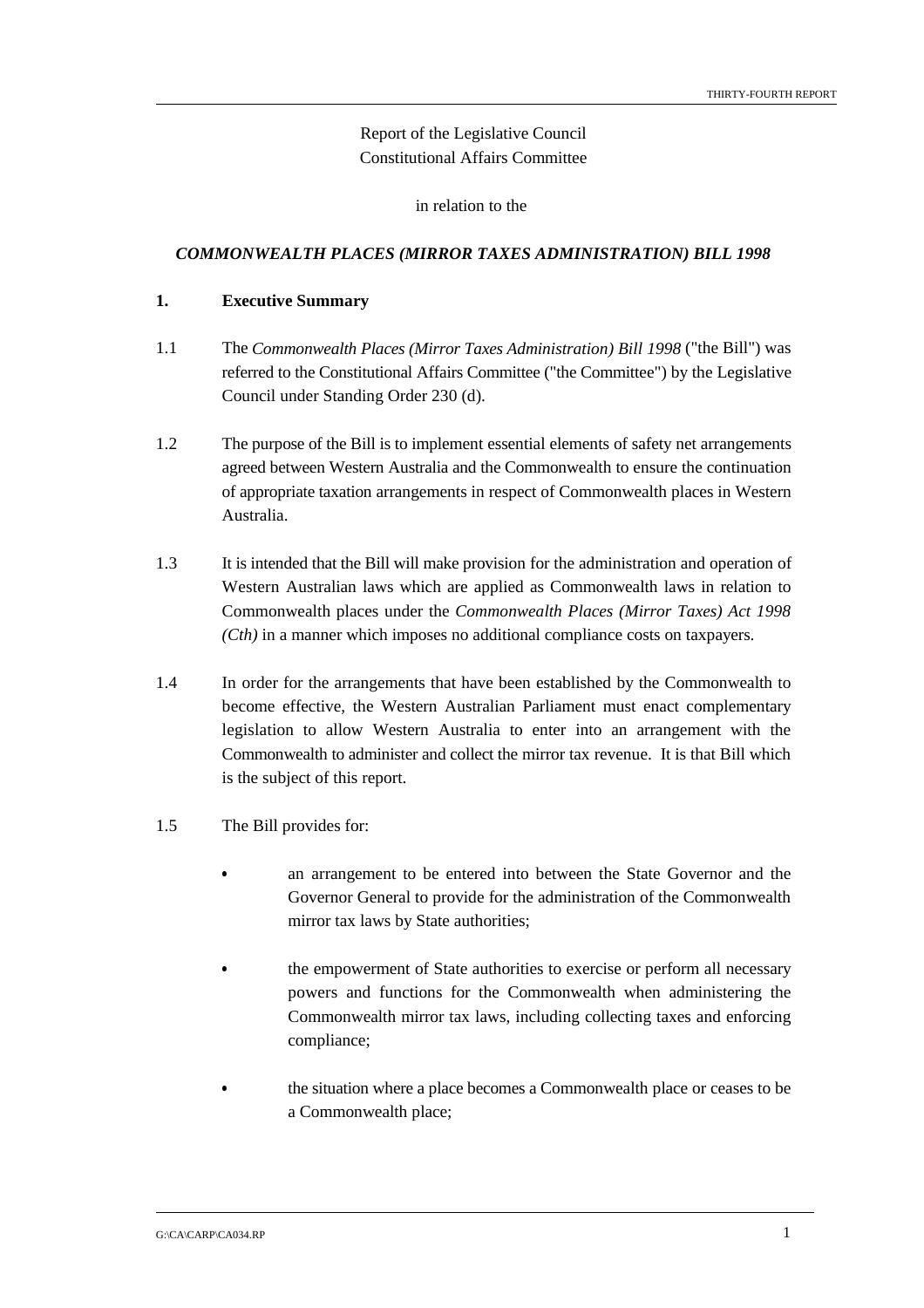- a general modification of State taxing laws to enable them to operate effectively in conjunction with the Commonwealth mirror tax laws so that a taxpayer does not incur any additional liabilities because tax may be imposed under both a State taxing law and the corresponding Commonwealth mirror tax law; and
- $\bullet$  a specific power to modify State taxing laws by regulation in order to achieve the objectives of the Bill.

#### **2. Recommendations**

The Committee believes that the Bill is necessary for the application of State taxes in Commonwealth places and for the protection of the State's existing tax base. The Committee believes that the effect of the Bill will be to overcome the current threat to State revenue and recommends that all clauses be passed.

*Recommendation: The Committee recommends that all clauses be passed.*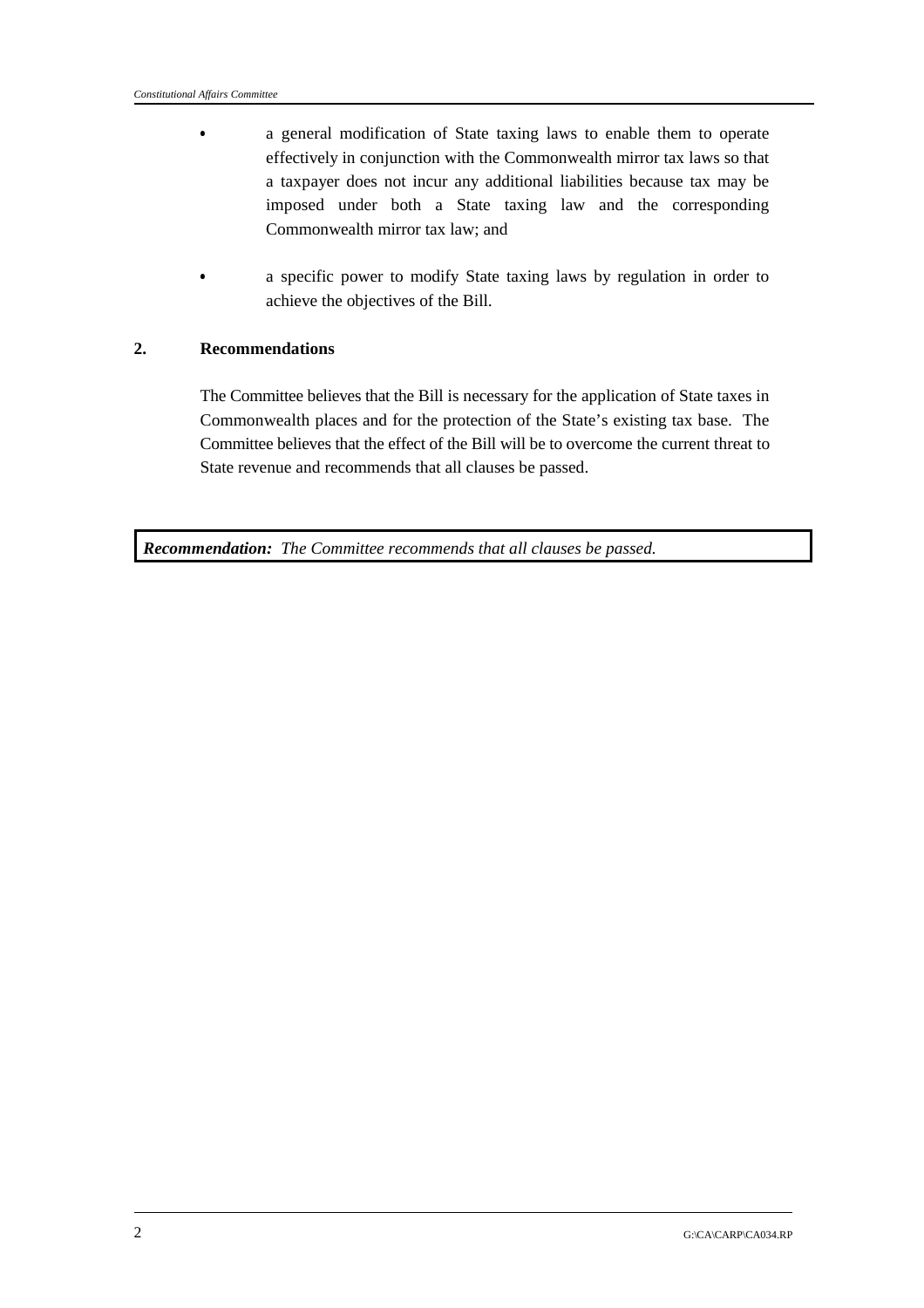## Report of the Legislative Council Constitutional Affairs Committee

### in relation to the

#### *COMMONWEALTH PLACES (MIRROR TAXES ADMINISTRATION) BILL 1998*

#### **3. Reference and Procedure**

The *Commonwealth Places (Mirror Taxes Administration) Bill 1998* ("the Bill") was referred to the Constitutional Affairs Committee ("the Committee") by the Legislative Council under Standing Order 230 (d).

#### **4. Background to the Bill**

- 4.1 The purpose of the Bill is to implement essential elements of safety net arrangements agreed between Western Australia and the Commonwealth to ensure the continuation of appropriate taxation arrangements in respect of Commonwealth places in Western Australia.
- 4.2 The need for this arrangement arose from the High Court's decision in the case of *Allders International Pty Ltd v Commissioner of State Revenue (Victoria)* (1996) 186 CLR 630 ("the *Allder's* case"). In that case the High Court declared that a lease of a shop at Tullamarine Airport was not subject to stamp duty imposed by Victorian stamp duty legislation because of section 52 (i) of the Commonwealth Constitution.
- 4.3 Section 52 (i) of the Commonwealth Constitution provides that the Federal Parliament has exclusive power to legislate for the peace, order, and good government of the Commonwealth with respect to "all places acquired by the Commonwealth for public purposes." Such places are referred to in this report as "Commonwealth places" and examples in Western Australia include:
	- Perth International Airport; &
	- HMAS Stirling, Garden Island Navy's major west coast fleet base;
	- Campbell Barracks, Swanbourne Army operational (SAS) base; &
	- the Reserve Bank Building, 45 St George's Terrace Office accommodation;
	- Law courts Terrace Road, Perth; and
	- &Customs House - Lot 10, Richardson Street, Port Hedland.
- 4.4 In the *Allder's* case, the High Court determined that the effect of section 52 (i) of the Commonwealth Constitution is that any State law, including a taxation law, that can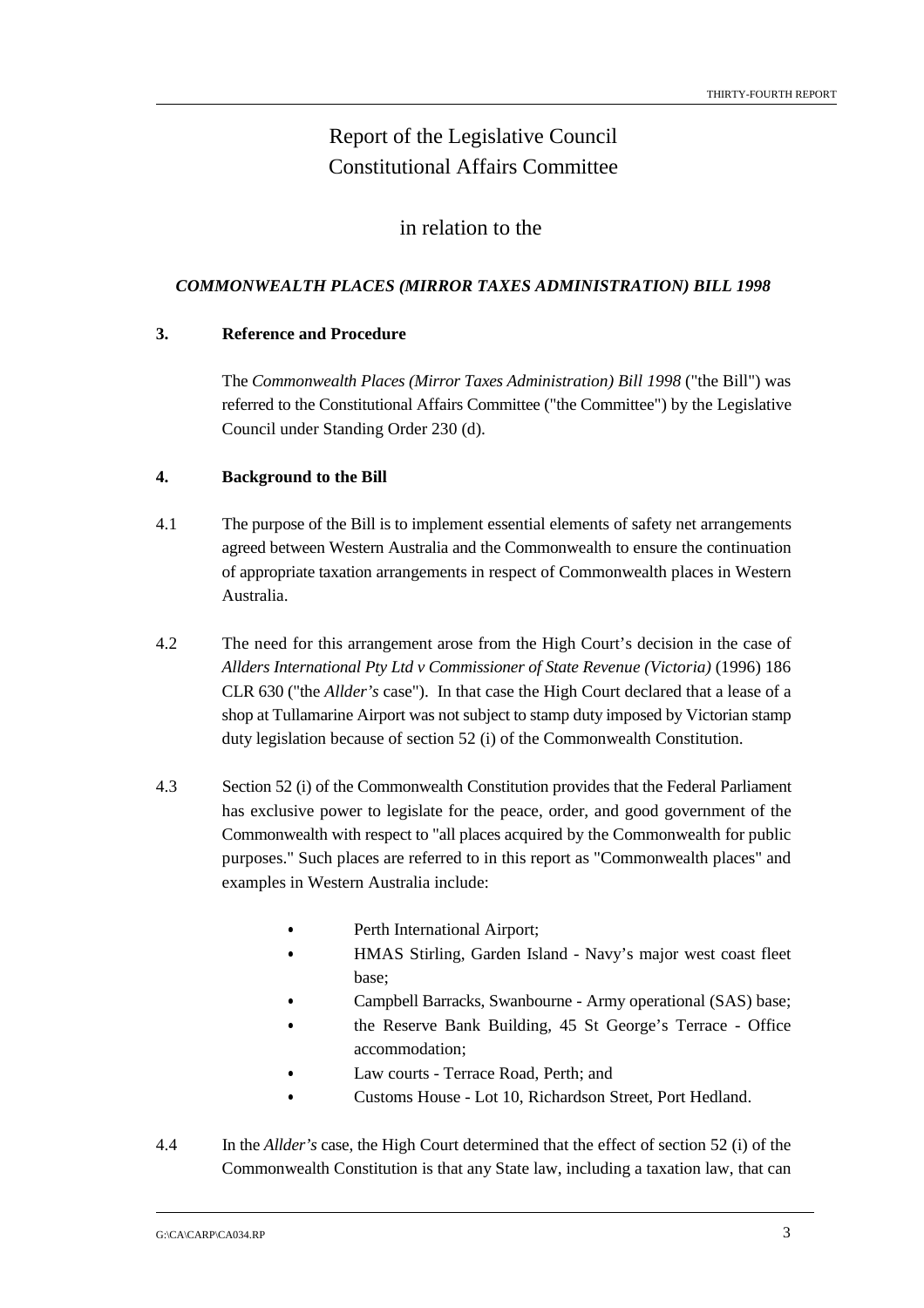be characterised as a law with respect to a Commonwealth place is, to that extent, inapplicable in Commonwealth places in the State. The decision effectively weakened the taxation power of the States.

- 4.5 The case has important ramifications for State revenue as it is possible that other State taxes may also be held invalid in relation to Commonwealth places. In addition to stamp duty on leases of the type considered by the High Court in the *Allders* case, it is highly likely that the imposition of other State taxes such as payroll tax, financial institutions duty and debits taxes on transactions in or in relation to Commonwealth places may also be considered unconstitutional and therefore inapplicable. It is therefore possible that persons carrying on a business in a Commonwealth place will not be liable to the State taxes to which other persons are liable. Further, the decision opens up the possibility of potential tax havens being created at Commonwealth places.
- 4.6 As a result of this threat to State taxation revenue and in an attempt to resolve the situation, the States jointly approached the Commonwealth to put in place safety net arrangements to protect State revenue. On 6 October 1997 the Federal Treasurer announced how the Federal Government would act, with effect from that date, to give effect to a scheme to restore and secure revenue security for the States. The arrangements outlined by the Federal Treasurer have been effected by a number of Commonwealth Acts, enacted in April 1998, which are discussed at paragraph 5.3.

#### **5. Contents and Purpose of the Bill**

- 5.1 The purpose of the Bill is to implement essential elements of safety net arrangements agreed between Western Australia and the Commonwealth to ensure the continuation of appropriate taxation arrangements in respect of Commonwealth places in Western Australia.
- 5.2 It is intended that the Bill will make provision for the administration and operation of Western Australian laws which are applied as Commonwealth laws in relation to Commonwealth places under the *Commonwealth Places (Mirror Taxes) Act 1998 (Cth)* in a manner which imposes no additional compliance costs on taxpayers.
- 5.3 The Commonwealth has enacted a package of Acts which provide for administrative and legal arrangements to allow the State governments to continue to receive revenue from State taxes. The Commonwealth legislation includes the:
	- *Commonwealth Places (Mirror Taxes) Act 1998* ("the Commonwealth Act") which applies State laws concerning stamp duty, payroll tax, financial institution duty and debits tax to transactions that are carried out in or on Commonwealth places to the extent that the State can not impose them because of section 52 (i) of the Commonwealth Constitution. The revenue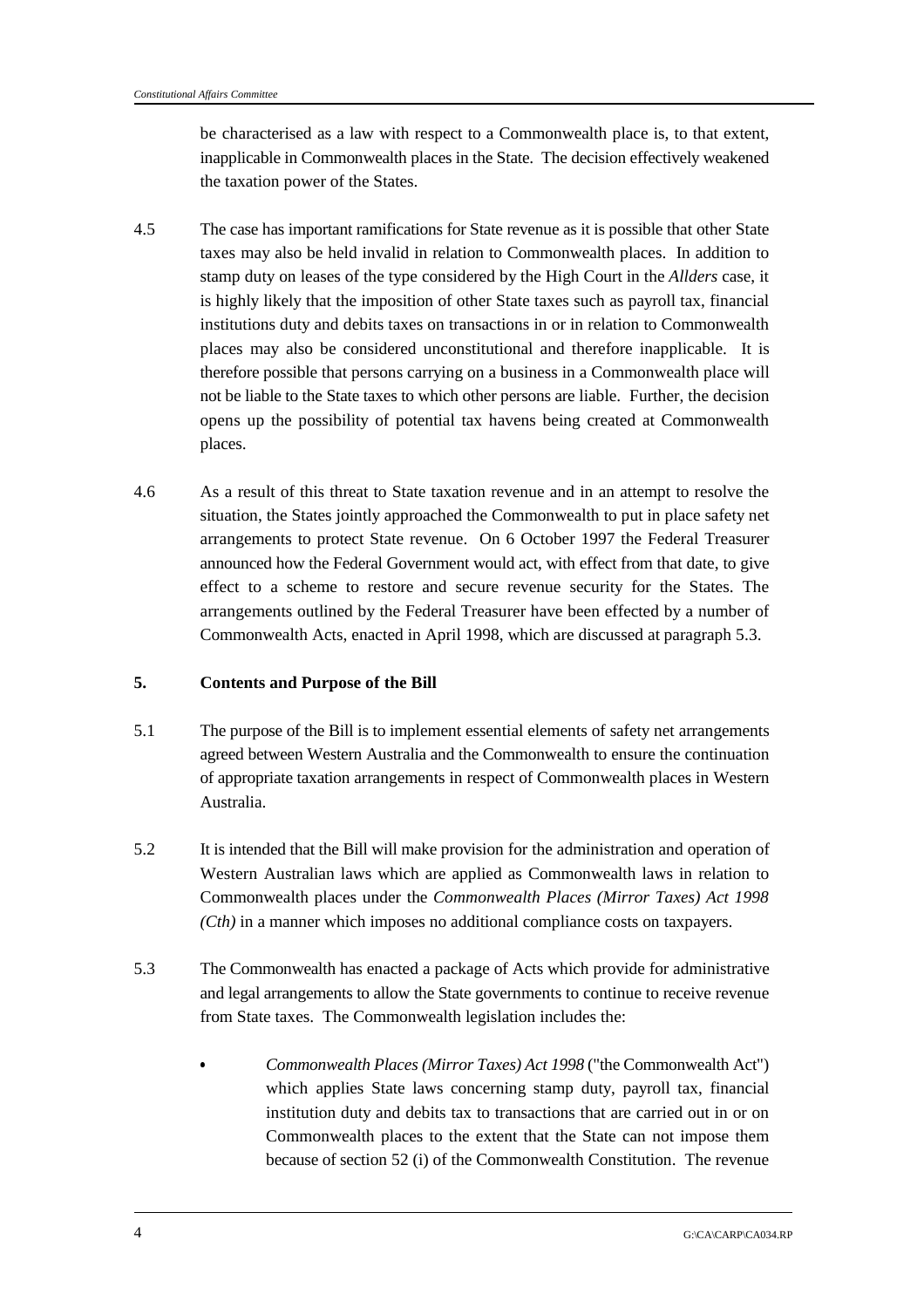will be collected by the State Revenue Department, credited to the Commonwealth, and returned to the State in the form of a statutory payment;

- *Commonwealth Places Windfall Tax (Imposition) Act 1998* which imposes a 100% windfall tax on applications for refunds, sought on the basis of constitutional invalidity of the State taxing law, of amounts paid under State taxing laws before 6 October 1997. The aim is that each State will collect from 6 October 1997 the same amount (assuming previous compliance) that they would have received as State tax had their laws applied validly in and in relation to Commonwealth places in that State and that revenues already collected by the State before 6 October 1997 in and in relation to Commonwealth places be protected;
- *Commonwealth Places Windfall Tax (Collection) Act 1998* which provides for the determination, collection and administration of the Commonwealth places windfall tax; and
- *Commonwealth Places (Consequential Amendments) Act 1998* which makes consequential amendments to several Commonwealth Acts as a result of the Commonwealth places windfall tax.
- 5.4 The effect of the Commonwealth Act is that the State taxing laws are applied and operate in Commonwealth places as laws of the Commonwealth. The Commonwealth Act provides that Western Australia will obtain the benefit of the Commonwealth Act only after an arrangement is entered into between the Governor General and the Governor of Western Australia.
- 5.5 In order for the arrangements that have been established by the Commonwealth to become effective, the Western Australian Parliament must enact complementary legislation to allow Western Australia to enter into an arrangement with the Commonwealth to administer and collect the mirror tax revenue. It is that Bill which is the subject of this report.
- 5.6 When an arrangement has been entered into between the Governor General and the Governor of Western Australia, the Commonwealth mirror tax laws are deemed to have always applied in Commonwealth places in Western Australia, but not so as to require payment of any amount due prior to 6 October 1997.
- 5.7 Following the adoption of such an arrangement, Western Australian taxing laws will continue to apply to transactions in or in relation to all Commonwealth places in Western Australia where their operation is not excluded due to section 52 (i) of the Commonwealth Constitution. Where the operation of Western Australia's taxing laws are excluded due to section 52 (i), the corresponding Commonwealth mirror tax laws will apply.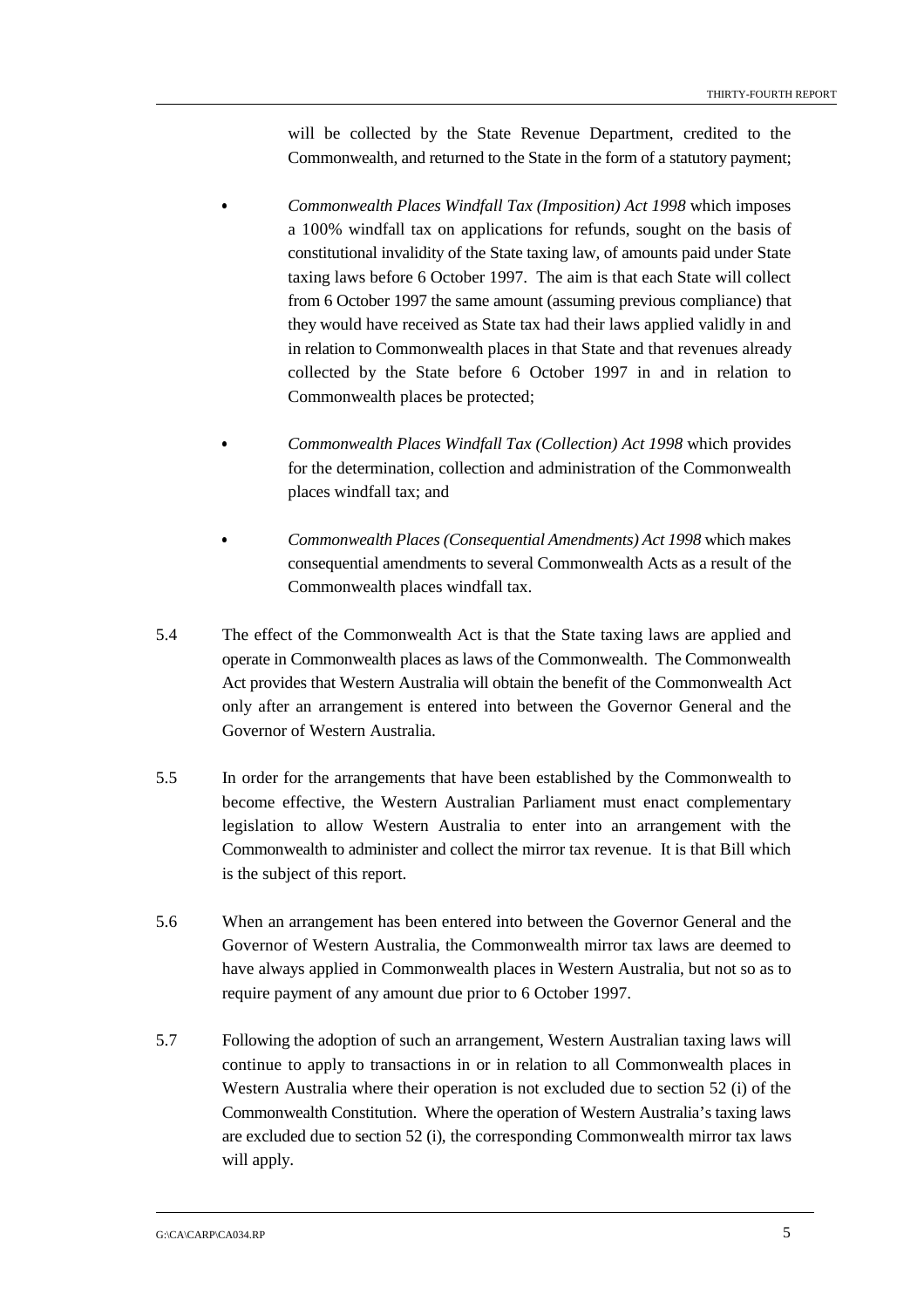- 5.8 It is proposed that the State Revenue Department will collect the Commonwealth imposed mirror taxes and credit the tax collected to the Commonwealth. In return the Commonwealth will make a statutory payment to the State equivalent to the amount of mirror tax collected. The policy behind these measures is that the States will have the practical benefit of the mirror taxes, but also the administrative burden in relation to them. It is anticipated that there will be minimal additional administrative costs for the State in the context of ongoing arrangements*,* however it is expected that there will be some initial expenses incurred in putting in place the arrangements both in the design of the legislation and setting up the interaction between the State and the Commonwealth. It is anticipated that those costs will not be significant. They will be absorbed by the State Revenue Department's existing budget.
- 5.9 A major objective of the legislation is to ensure that, from the taxpayer's perspective, the operation of the new arrangements are as 'seamless' as possible. This means that when taxpayers are liable to pay both Commonwealth and State taxes because of involvement in operations both on and off Commonwealth places, the calculation and payment of taxes that applied to each place should not involve the taxpayers in additional cost or effort. Thus the liability of taxpayers who are associated with Commonwealth places is not intended to differ from that which they would have incurred had they not been associated with Commonwealth places. For example, payroll tax in respect of wages paid to employees working at Perth International Airport and employees working at other sites should not have to be broken up and paid separately by the employer to the Commonwealth and to Western Australia.
- 5.10 Further, the Bill is drafted to ensure that taxpayers do not pay more than 100 per cent of the tax that would have been payable before the High Court's decision in the *Allders* case and does not impose any additional tax burden on the people of Western Australia. It merely restores the level of revenue that Western Australia received prior to the High Court's decision.
- 5.11 The Bill provides for:
	- an arrangement to be entered into between the State Governor and the Governor General to provide for the administration of the Commonwealth mirror tax laws by State authorities;
	- the empowerment of State authorities to exercise or perform all necessary powers and functions for the Commonwealth when administering the Commonwealth mirror tax laws, including collecting taxes and enforcing compliance;
	- the situation where a place becomes a Commonwealth place or ceases to be a Commonwealth place;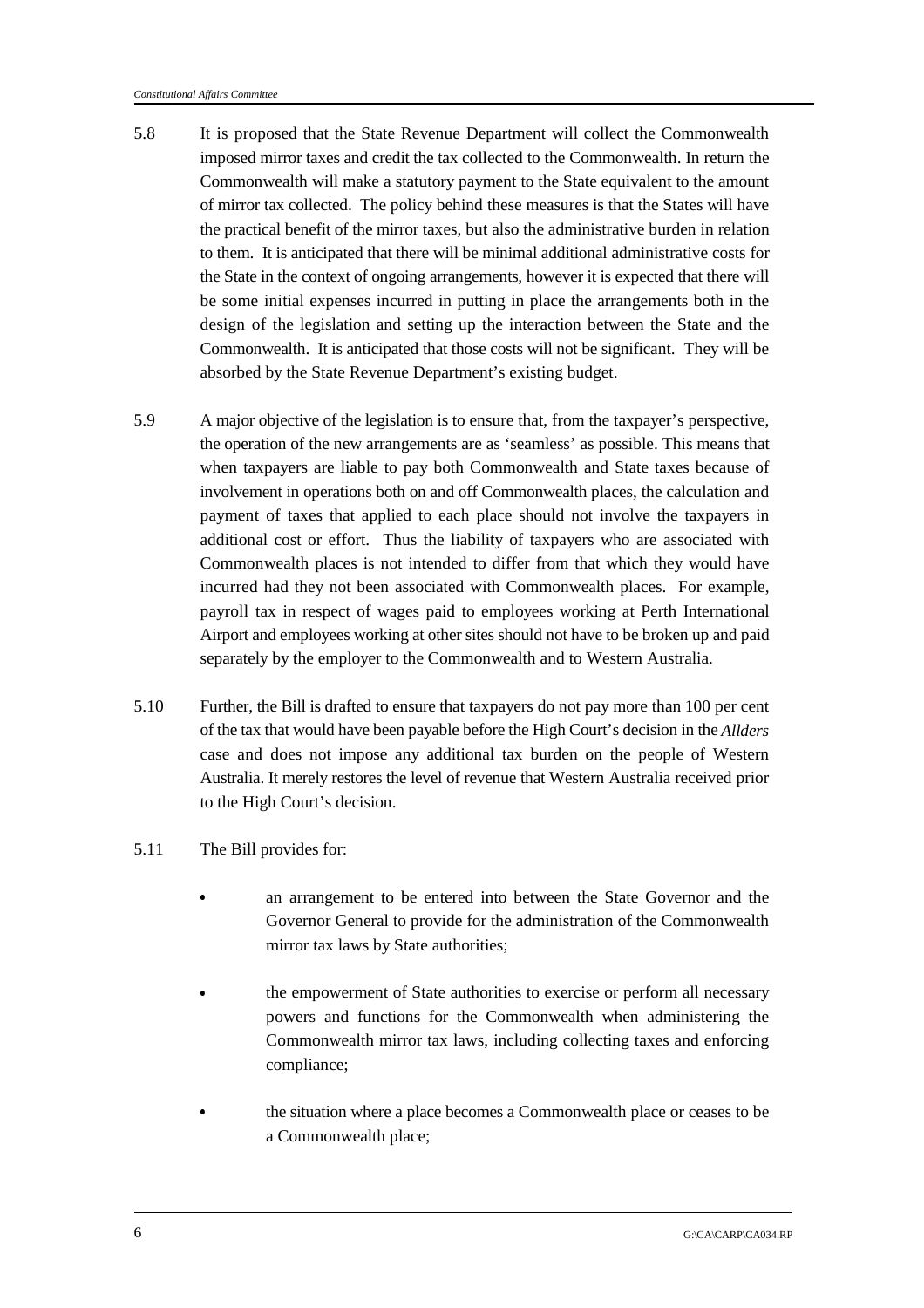- a general modification of State taxing laws to enable them to operate effectively in conjunction with the Commonwealth mirror tax laws so that a taxpayer does not incur any additional liabilities because tax may be imposed under both a State taxing law and the corresponding Commonwealth mirror tax law; and
- a specific power to modify State taxing laws by regulation in order to achieve the objectives of the Bill.
- 5.12 The Bill contains 16 clauses in 5 parts:

**Part 1 - Preliminary Part 2 - Administration and operation of State taxing laws as applied laws in relation to Commonwealth places Part 3 - Proceedings Part 4 - Validation and saving Part 5 - Miscellaneous**

5.13 Certain selected clauses of the Bill requiring explanation are outlined in this report and the Committee has provided comment and recommendations on each of these clauses.

*Recommendation: The Committee recommends that all clauses be passed.*

- 5.14 As part of the review, the Committee placed an advertisement in *The West Australian* newspaper inviting submissions on the Bill. The Committee received no submissions.
- 5.15 As a further part of the review, the Committee called for evidence from a number of witnesses concerning the operation of the Bill. The witnesses who appeared before the Committee were:
	- Mr William Sullivan, Assistant Commissioner (Policy and Legislation), State Revenue Department; and
	- Ms Janet Weeden, Senior Assistant Crown Solicitor, Crown Solicitor's Office.

The Committee also invited comment from the Chamber of Commerce and Industry of Western Australia however the invitation was declined.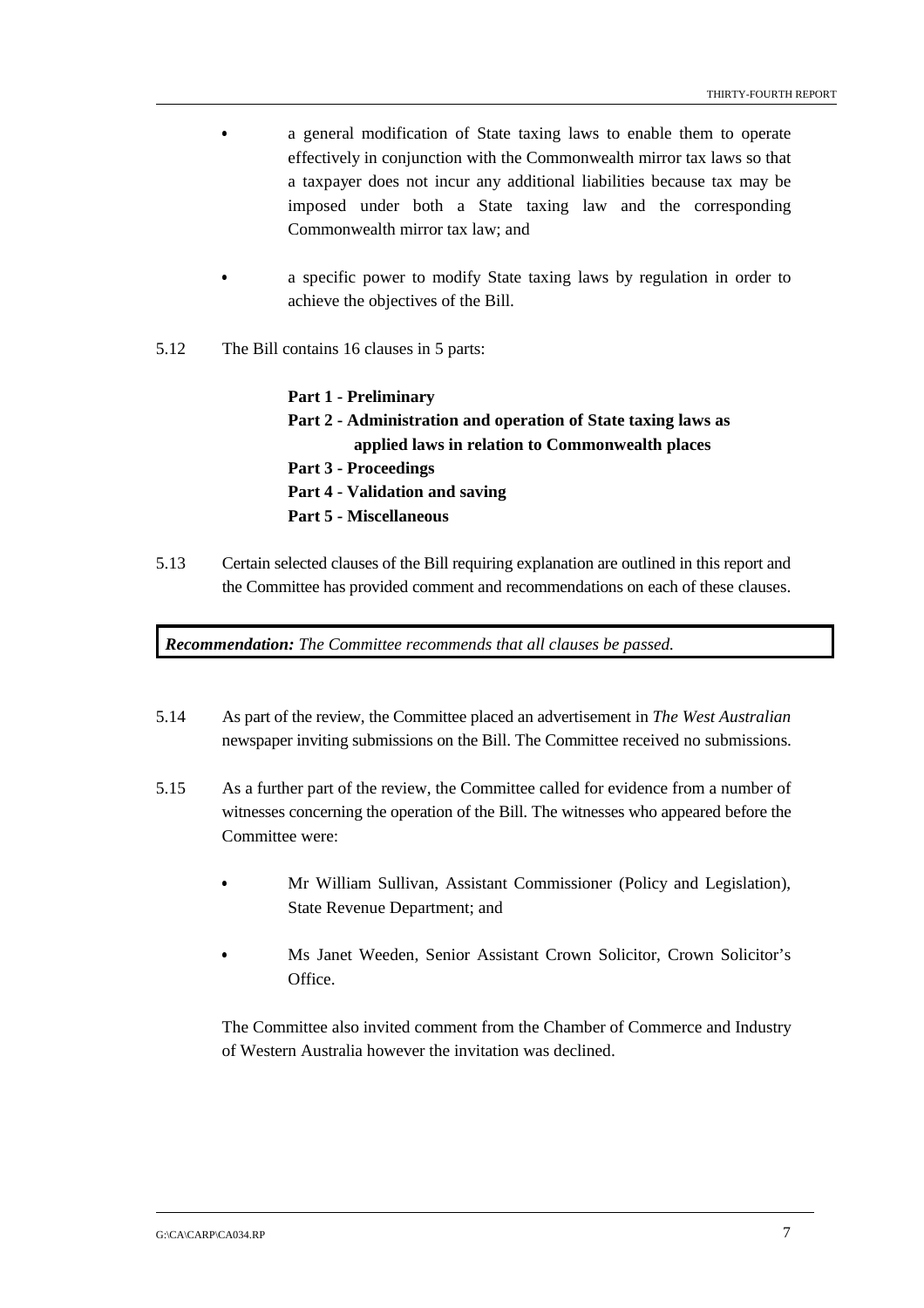#### **6. Selected clauses of the** *Commonwealth Places (Mirror Taxes Administration) Bill 1998*

- 6.1 **Clause 2** sets out the commencement provisions. Subclause (2) provides that when an arrangement has been made between the State Governor and the Governor General of the Commonwealth as provided for under section 5, then the modified operation of State taxing laws provided for by section 7 will be deemed to have come into operation on 6 October 1997. The 6 October 1997 date is tied to the date from which the Commonwealth mirror tax liability will apply. Nonetheless, under the operation of the Commonwealth Act the State taxing laws are taken to have always applied in relation to Commonwealth places in Western Australia, but not so as to impose any liability for tax for events that occurred before 6 October 1997.
- 6.2 **Clause 3** defines certain words and expressions used in the Bill. Key definitions are:
	- 6.2.1 "applied law" means the provisions of a State taxing law that apply in relation to a Commonwealth place in accordance with the Commonwealth Act.
	- 6.2.2 "Commonwealth place" means a place in the State acquired by the Commonwealth for public purposes. The Commonwealth must hold the title to the property before it falls within the definition of "Commonwealth place". Places merely leased by the Commonwealth, regardless of the length of the lease, are not "Commonwealth places". Examples of "Commonwealth places" in Western Australia include:
		- Perth International Airport;
		- HMAS Stirling, Garden Island Navy's major west coast fleet base;
		- Campbell Barracks, Swanbourne Army operational (SAS) base; &
			- the Reserve Bank Building, 45 St George's Terrace Office accommodation;
		- Law courts Terrace Road, Perth; and &
		- Customs House Lot 10, Richardson Street, Port Hedland.
	- 6.2.3 "State authority" is defined as the Governor, a Minister, a member of the Executive Council, a court, a member of a court, a body created by or under a law of the State and an officer or employee of the State or of such a body. This definition is intended to include persons and entities such as the State Revenue Department associated with the administration of applied laws on behalf of the Commonwealth.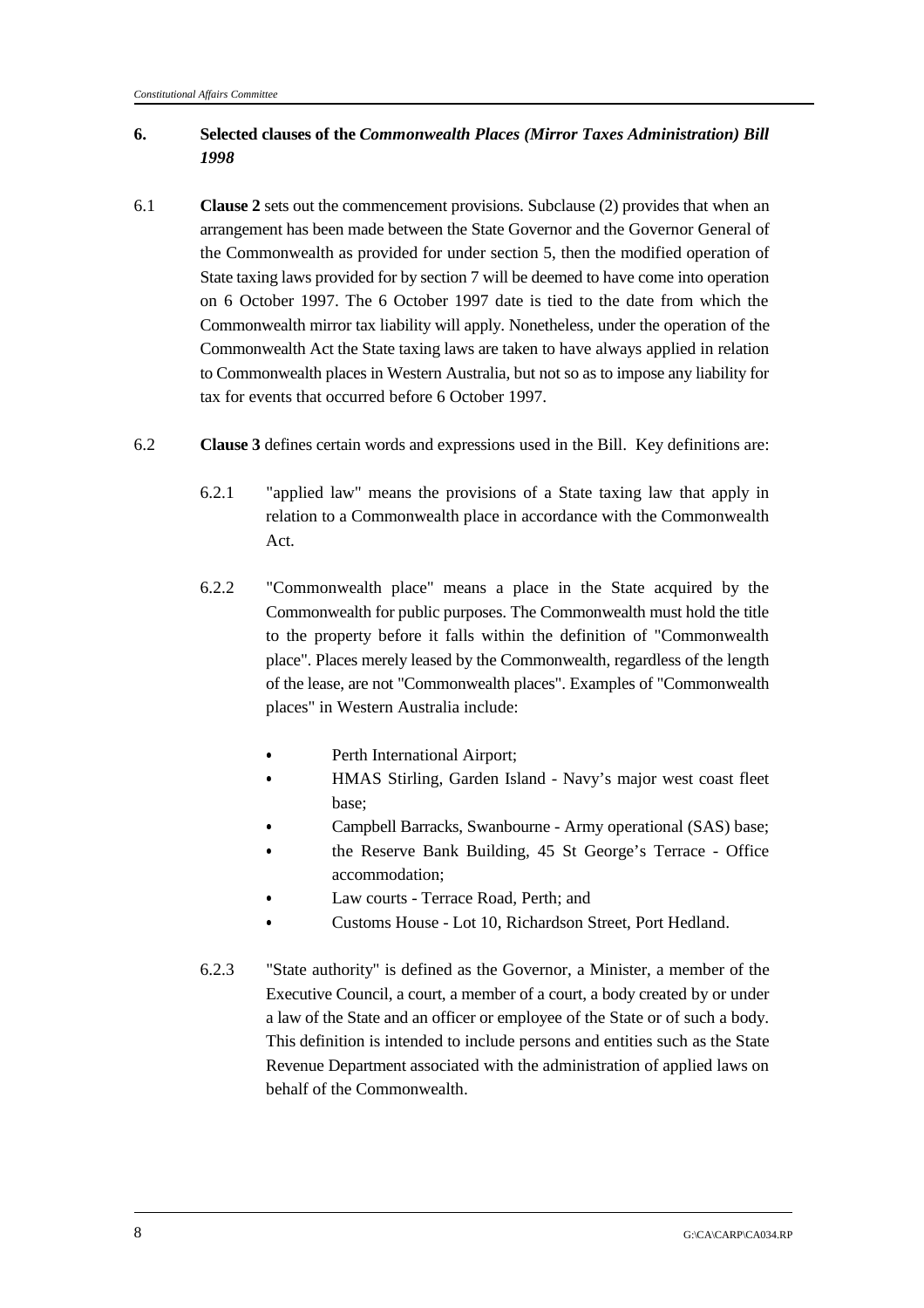- 6.2.4 "State taxing law" is defined to mean a State law that is a State taxing law within the meaning of the Commonwealth Act. The Commonwealth legislation provides that a State taxing law is:
	- a scheduled law of the State. The Western Australian laws scheduled in the Commonwealth Act as State taxing laws are the *Debits Tax Act 1990*, the *Debits Tax Assessment Act 1990*, the *Financial Institutions Duty Act 1983*, the *Pay-roll Tax Act 1971* and the S*tamp Act 1921*;
	- any other State law that imposes tax and is prescribed by regulations. Although no such law has been prescribed at the present time, should other State taxes prove likely to be similarly affected by the decision of the High Court in the *Allder's* case, there is flexibility to add those State laws to the mirror tax regime at a later date. This would be done by means of regulations made by the Governor General under the Commonwealth Act. Such later prescription of other taxing laws will give those laws retrospective effect for the purposes of the mirror tax regime and they will become State taxing laws as if they had always been listed in the Schedule. This ensures that the State revenue concerned is protected as from 6 October 1997; and

 any other State law to the extent that it is relevant to the laws scheduled or prescribed. An example is the *Taxation (Reciprocal Powers) Act 1989*. As new laws that are relevant to scheduled or prescribed laws are introduced, they are automatically included as State taxing laws by virtue of this definition. Existing State legislation is automatically included so far as it is relevant to scheduled or prescribed laws.

This reflects the broad policy of the legislation that, so far as possible, the mirror taxes will operate, be applied and interpreted in the same way as the State taxes they mirror. It will therefore be Western Australia's *Interpretation Act 1984* and its criminal administration laws that will be applied as relevant to the mirror taxes.

6.3 **Clause 5(1)** provides for the Governor to enter into an arrangement with the Governor General for the administration of applied laws in relation to Commonwealth places in Western Australia. Until such an arrangement is made, the State taxing laws applied by the Commonwealth Act in relation to Commonwealth places will not have effect. This arrangement therefore acts as a trigger for the operation of the applied laws. Should such an arrangement cease, State taxing laws would no longer have effect as applied laws.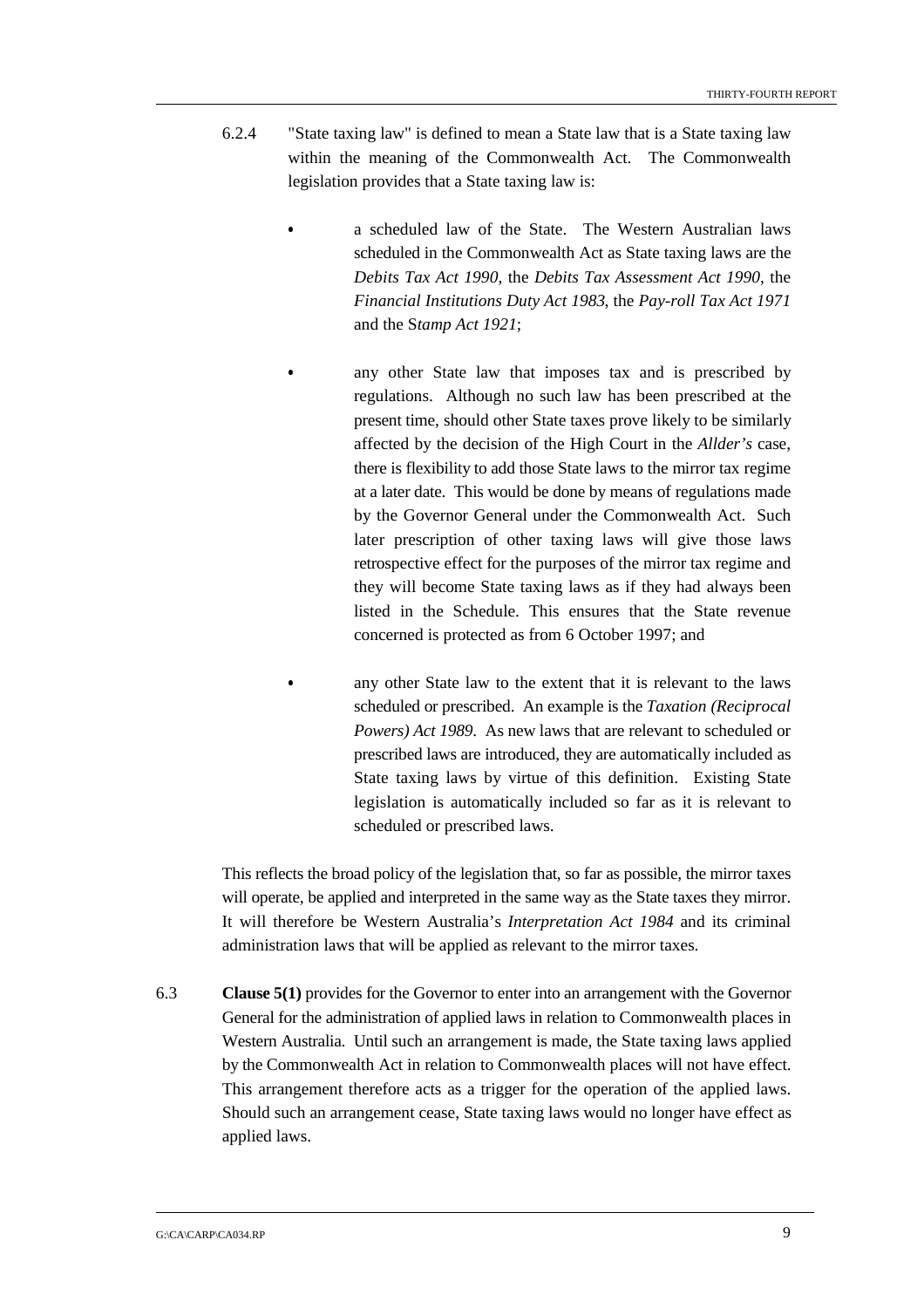One of the matters which may be the subject of such arrangement is the assent by the State to its authorities such as the State Revenue Department to undertake the various duties which are implicit in the applied laws. Assent is required as a result of the constitutional restrictions against the Commonwealth imposing obligations on State authorities without the agreement of the States.

**Clause 5(2)** provides for the variation or revocation of such an arrangement, subject to agreement between the Governor and the Governor General.

6.4 **Clause 7** seeks to ensure that where necessary, State taxing laws are modified to ensure their effective operation side by side with the Commonwealth applied laws. In some cases it may not be possible for a State taxing law to operate effectively or correctly in Commonwealth places in the State. In that event, Clause 7 provides a framework whereby modifications may be made to the State taxing law so that the mirror tax regime will operate properly.

> **Clause 7(1)** is aimed primarily at the situation where a taxpayer is subject to both a State taxing law and the corresponding applied law.

> **Clause 7(1)(a)** provides that the State taxing law is to be read and construed with such modifications as are necessary or convenient to enable the effective operation of the State taxing law, together with the corresponding applied law, as a single law applying in the State.

> The provision is intended, for example, to alleviate the need for a taxpayer to lodge taxation returns under both the State taxing law and the corresponding applied law.

> **Clause 7(1)(b)** provides that the State taxing law is to be read and construed with such modifications as are necessary or convenient to enable the State taxing law to operate so that a taxpayer has a combined liability under the State taxing law and the corresponding applied law that is as nearly as possible the same as the taxpayer's liability would be under the State taxing law alone if the Commonwealth places in the State were not Commonwealth places.

> The provision is intended to ensure that there is as little change as possible in the overall tax liability of a taxpayer who has a liability under a State taxing law and the corresponding applied law.

> **Clause 7(2)** provides that specific modifications to the State taxing laws can be made by regulation. This may occur, for example, where such prescription is considered necessary to make it clearer for taxpayers as to how a State taxing law should be construed when operating in conjunction with the corresponding applied law.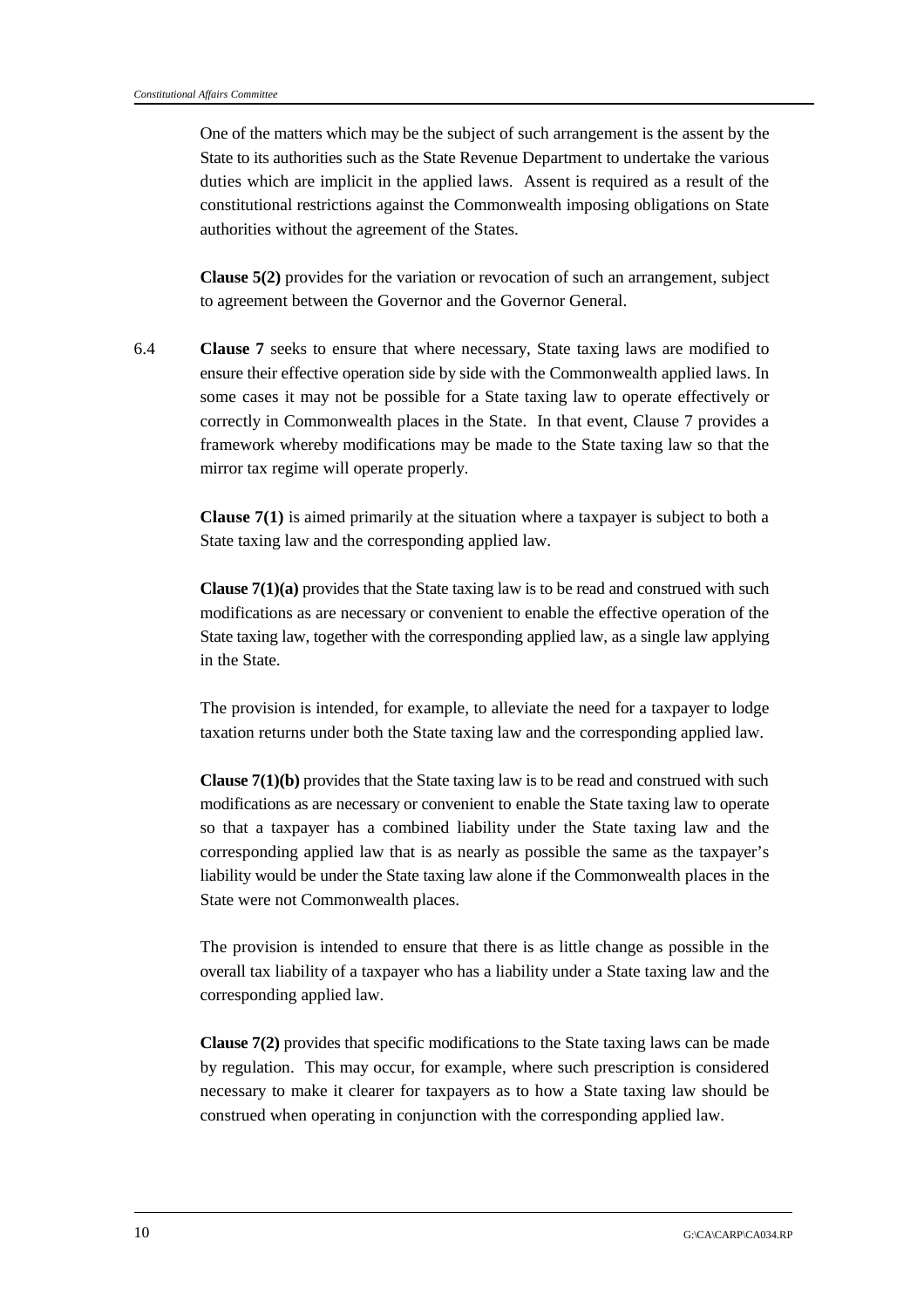**Clause 7(3)** provides that any such regulation may take effect from a date earlier than the publication of the regulation in the Gazette, however can not pre-date the commencement of the operation of the section; that is, 6 October 1997. The regulations may deal with the circumstances in which the modifications apply and with matters of a transitional or saving nature.

6.5 **Clause 8** provides that where proceedings have been commenced under an applied law and the court is satisfied that they should have been commenced under a State taxing law as the State taxing law is not excluded by section 52 (i) of the Commonwealth Constitution, those proceedings must continue as though they had been commenced under the State taxing law.

> The definition of "proceedings" in Clause 3 is cast widely to include any stage of judicial proceedings whether civil or criminal. It includes judicial proceedings such as enforcement, recovery, and tax appeal matters.

> The effect of Clause 8 is that action commenced under an applied law in the mistaken belief that the State taxing law was excluded by section 52 (i) of the Commonwealth Constitution does not have to be restarted, nor does an action have to be redone, where there is a corresponding State taxing law. This prevents a range of possible procedural mischiefs, including the application of limitation provisions, that might otherwise arise.

6.6 **Clause 9** prevents an objection being made in proceedings under a State taxing law merely on the grounds that proceedings have been commenced or are pending under a corresponding applied law. It ensures that proceedings under a State taxing law are not frustrated because a similar proceeding is also taken under the corresponding applied law. For example, duplicate proceedings may be instituted by a State taxing authority where it is unsure about the correct jurisdiction. They may also arise because a part of proceedings instituted under a State taxing law are held to be invalid by virtue of section 52 (i) of the Commonwealth Constitution and so are taken to have been instituted under the corresponding applied law.

> In such cases, Clause 9 ensures that an objection requiring the severance of the proceedings will not be allowed.

> It should be noted that this section does not prevent a taxpayer who has liabilities under both a State taxing law and the corresponding Commonwealth applied law from facing "proceedings" under both the State taxing law and the corresponding Commonwealth applied law. For example, duplicate recovery proceedings could be instituted by the Commissioner against a taxpayer who owed tax under both a State taxing law and the corresponding Commonwealth applied law. In such a situation, both the taxpayer and the Commissioner would be faced with the prospect of two sets of legal costs and it is likely that they would each take the steps available to them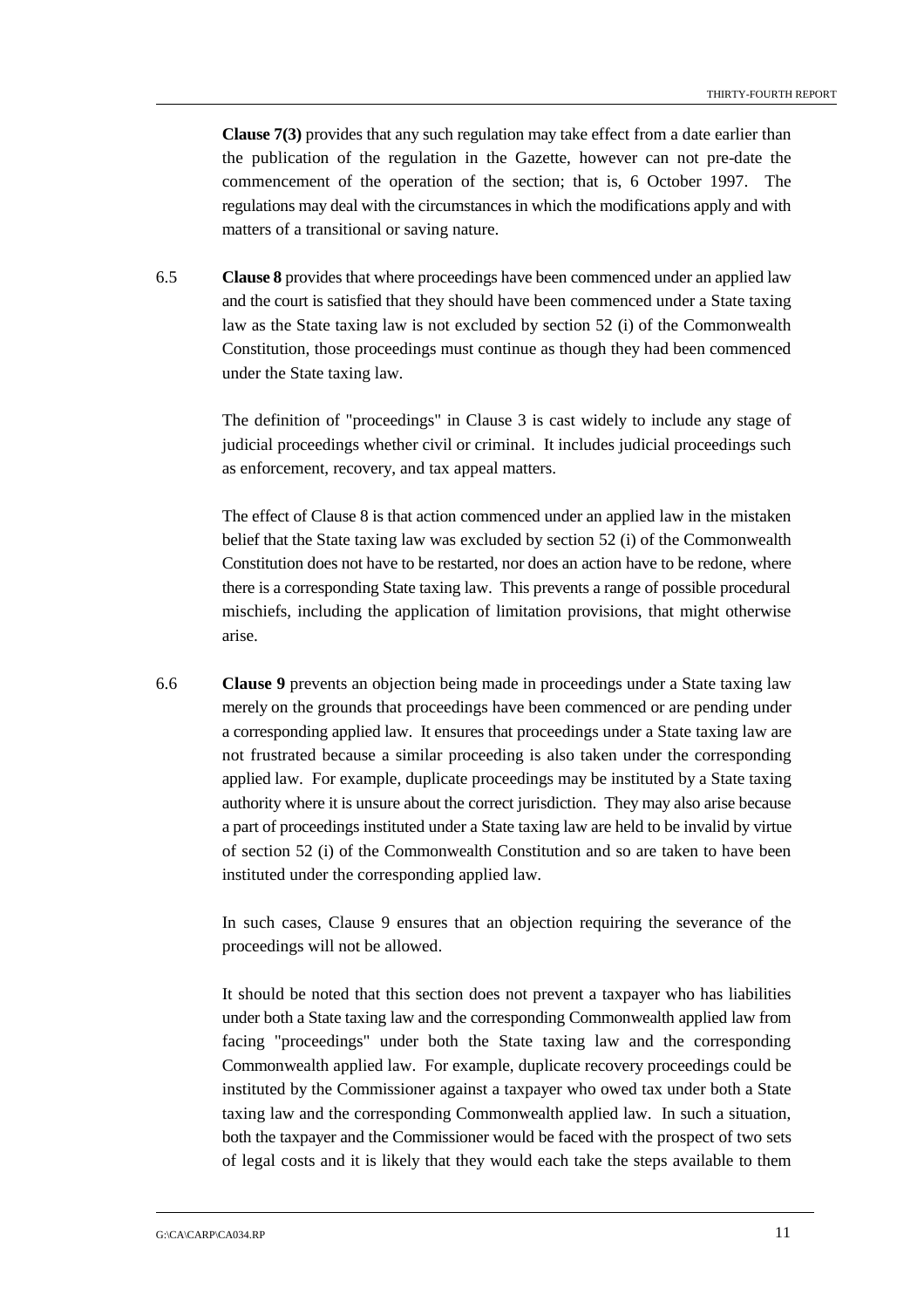under the rules of court to either consolidate the two proceedings or have both matters heard at the same time in order to minimise costs. It should be noted that rather than commencing duplicate recovery proceedings it may be possible for the Commissioner to pursue as a single debt tax payable under a State taxing law and the corresponding Commonwealth applied law, relying on clause 12 of the Bill. Refer to paragraph 6.8.

Where a taxpayer proceeds with an appeal under both a State taxing law and the corresponding Commonwealth applied law and the appeals involve the same legal issues, it is likely that the taxpayer and the Commissioner will agree to proceed with just one of the appeals and to hold the other(s) in abeyance pending the outcome of the test case. Again, rather than pursue separate appeals, it may be possible for the taxpayer and the Commissioner to pursue as a single appeal the issue that is in dispute under both the State taxing law and the corresponding applied law by relying on the provisions of clause 12 of the Bill.

In the case of a prosecution, where an act or omission constitutes an offence under both a State taxing law and the corresponding Commonwealth applied law, it would be possible for the taxpayer to be charged with an offence under both the State taxing law and the corresponding Commonwealth applied law. For example, a taxpayer might provide the Commissioner with a document that contains false information that relates to his liability under both the *Pay-Roll Tax Assessment Act 1971 (WA)* and the corresponding Commonwealth applied law. If a taxpayer was to be charged with two separate offences he would not be able to object to this duplication. It is likely, however, that when determining the appropriate penalty for each offence, the court would take into account the fact that the two offences arose out of the same act or omission.

6.7 **Clause 11** is designed to facilitate proof of interests in land where an issue arises in proceedings under a State taxing law as to whether a particular place is a Commonwealth place. Although not determinative of the question of whether or not a place has been acquired by the Commonwealth "for public purposes" (which is a question of law rather than one for formal proof by certificate), such a certificate may nonetheless evidence the fact that the place was "acquired by the Commonwealth".

> To ensure that certificates are effective, there is a rebuttable presumption in favour of the conclusiveness of the certificate; that is, documents purporting to be such certificates are taken to be so unless proved otherwise.

6.8 **Clause 12** is a provision designed to overcome uncertainty by ensuring that if an action is purportedly done under an applied law and the corresponding State taxing law is not excluded by section 52 (i) of the Commonwealth Constitution, it will be taken to have been done under the State taxing law that corresponds to the applied law.